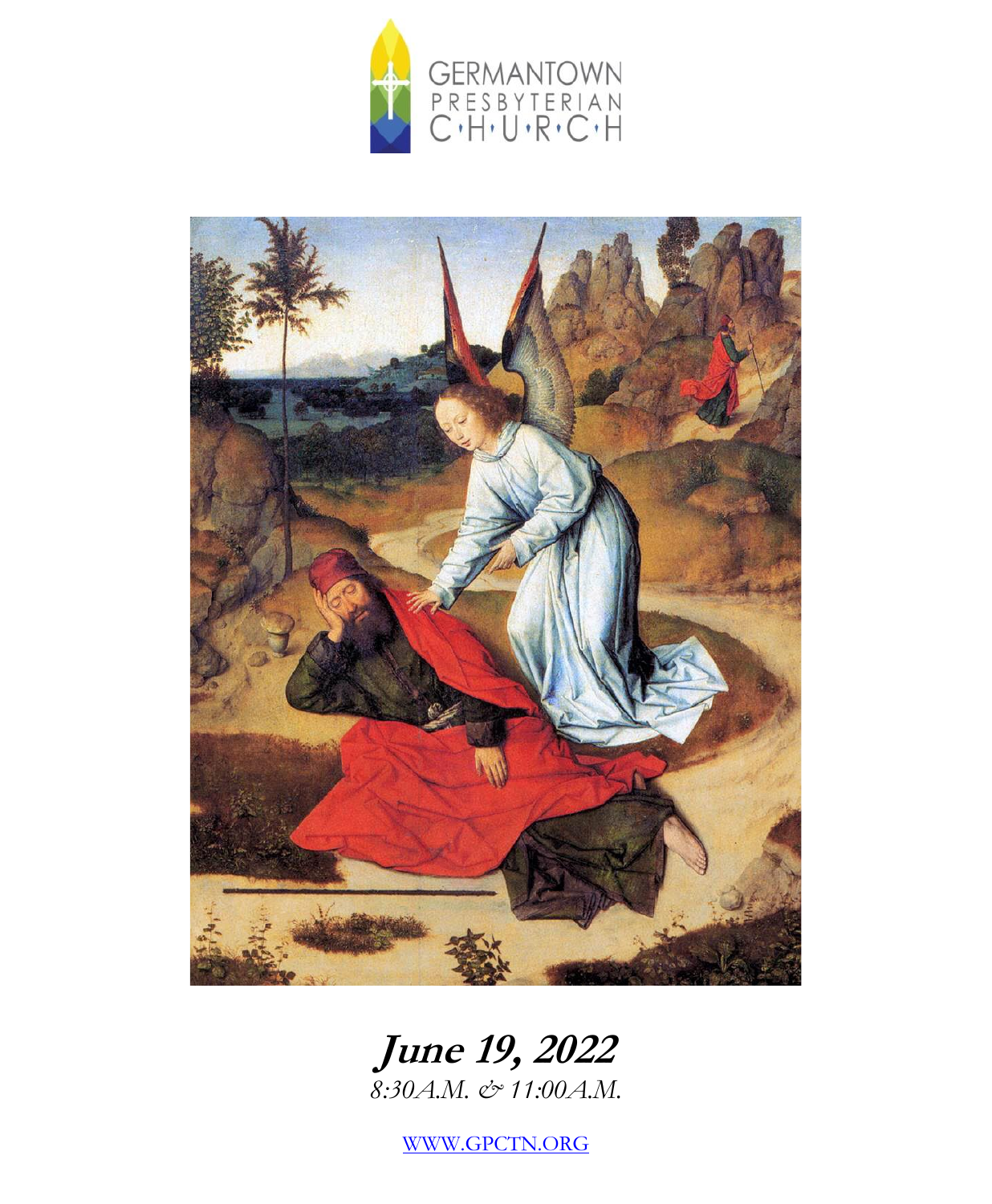**\*Please stand. Please silence electronic devices.**

## **GATHERING**

| PRELUDE                                                |                                                                                                                                                     | Meditation on Psalm 43:4-5                 | Pietro Cattaneo                              |  |
|--------------------------------------------------------|-----------------------------------------------------------------------------------------------------------------------------------------------------|--------------------------------------------|----------------------------------------------|--|
| WELCOME AND ANNOUNCEMENTS<br>Rev. Susan Carter Wiggins |                                                                                                                                                     |                                            |                                              |  |
| <b>INTROIT</b>                                         |                                                                                                                                                     | Rise Up, O Men of God<br>Men of the Church |                                              |  |
| *CALL TO WORSHIP (from Psalm 42 and 43)                |                                                                                                                                                     |                                            | Elaine Cates (8:30)<br>David Jeter $(11:00)$ |  |
| Leader:<br>People:                                     | Come, all you whose souls thirst for the living God.<br>We come in search of help and hope.                                                         |                                            |                                              |  |
| Leader:<br>People:                                     | Come, all you who are acquainted with grief or oppression.<br>We come bearing our doubts, our wounds, and our fears.                                |                                            |                                              |  |
| Leader:<br>People:                                     | Come, all you who are in need of good news.<br>We come in search of joy, truth, and light.                                                          |                                            |                                              |  |
| Leader:<br>People:                                     | Come, one and all, and find refuge here in this place.<br>Come, let us praise the One who is our help and our hope.<br>Let us worship Almighty God! |                                            |                                              |  |

# \*CONFESSION OF SIN (in unison)

**Creator of the rolling spheres, in this moment we praise your Holy name. But we are busy people and we do not always make time for you in our lives. We want to trust in you, yet we often feel adrift by the winds of change blowing us to and fro. Forgetting that you are always present, we ask, "Why have you forgotten me?"**

\*HYMN 151 *Crown Him with Many Crowns* DIADEMATA

**Help us trust again in your providential presence, protection, and provisions. With the promise of Christ as our hope, lead us from our own wilderness wanderings into the well-tended garden of your love.** 

*(Time of personal prayer)*

Leader: We pray in the name of Jesus Christ, **People: Amen.**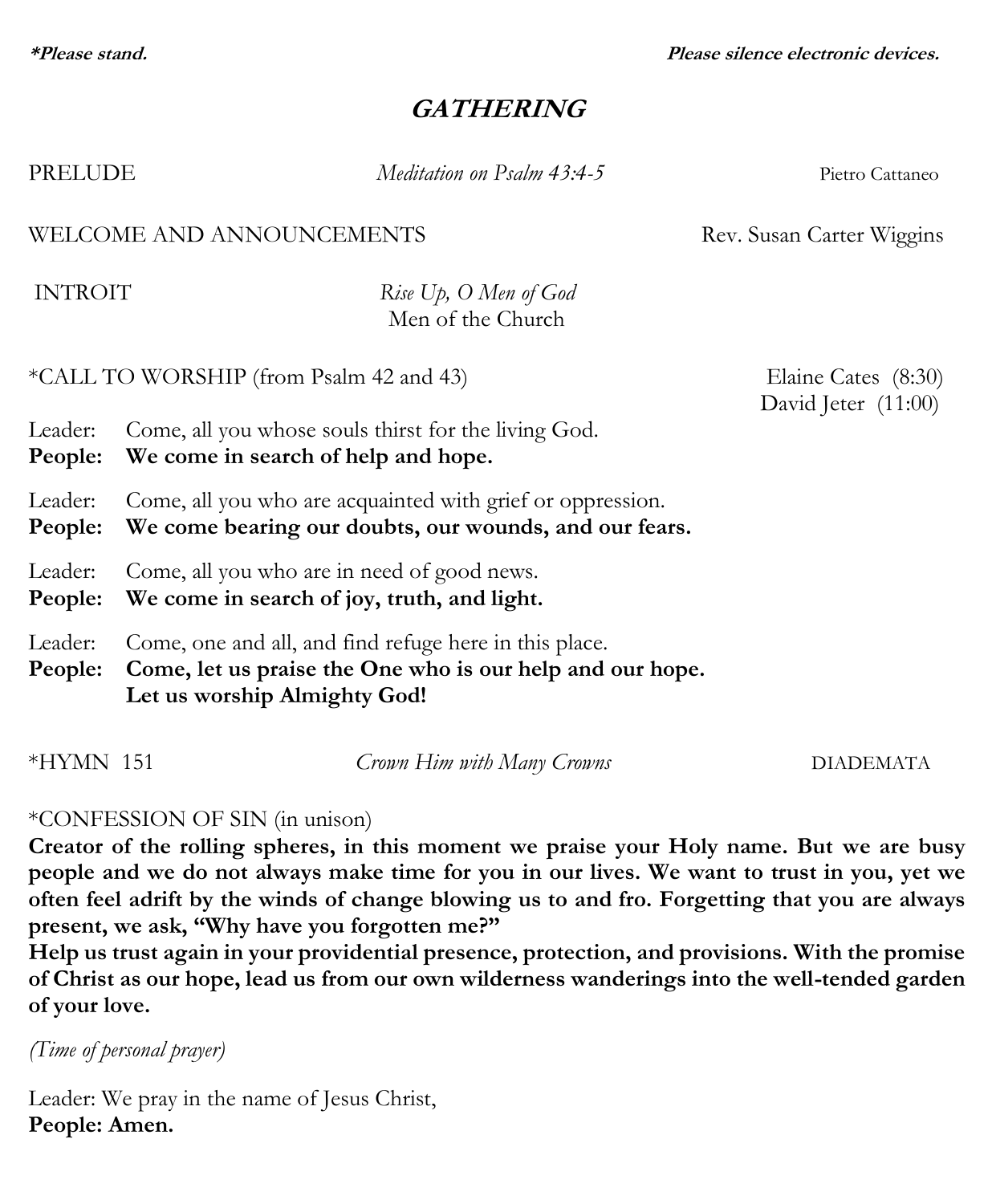#### \*DECLARATION OF FORGIVENESS

## \*RESPONSE TO FORGIVENESS GLORIA PATRI **Glory be to the Father, and to the Son, and to the Holy Ghost; As it was in the beginning, is now, and ever shall be, world without end. Amen.**

\*SHARING OF GRACE Leader: The grace of our Lord Jesus Christ be with you. **People: And also with you.**

## **THE WORD**

#### TIME WITH YOUNGER DISCIPLES Blair Hayes

ANTHEM (11:00) *Blessed Assurance* Phoebe Palmer Knapp

Men of the Church Fanny Crosby

#### PRAYER FOR ILLUMINATION Rev. Wiggins

GOSPEL READING: Luke 12:22-26 (pew Bible pg. 847)

HEBREW SCRIPTURE READING: 1 Kings 19:1-8 (pew Bible pg. 284)

Leader: This is the Word of the Lord. **People: Thanks be to God.**

SERMON Called to ... God's Providential, Protective, Providing Care Rev. Wiggins

## **RESPONSE TO THE WORD**

\*AFFIRMATION OF FAITH (from *A Brief Statement of Faith: We Trust*) Rev. Mike Lyle

In life and in death we belong to God. Through the grace of our Lord Jesus Christ, the love of God, and the communion of the Holy Spirit, we trust in the one triune God, the Holy One of Israel, whom alone we worship and serve.

**People: In sovereign love God created the world good and makes everyone equally in God's image male and female, of every race and people, to live as one community.**

Leader: We trust in Jesus Christ, fully human, fully God. Jesus proclaimed the reign of God: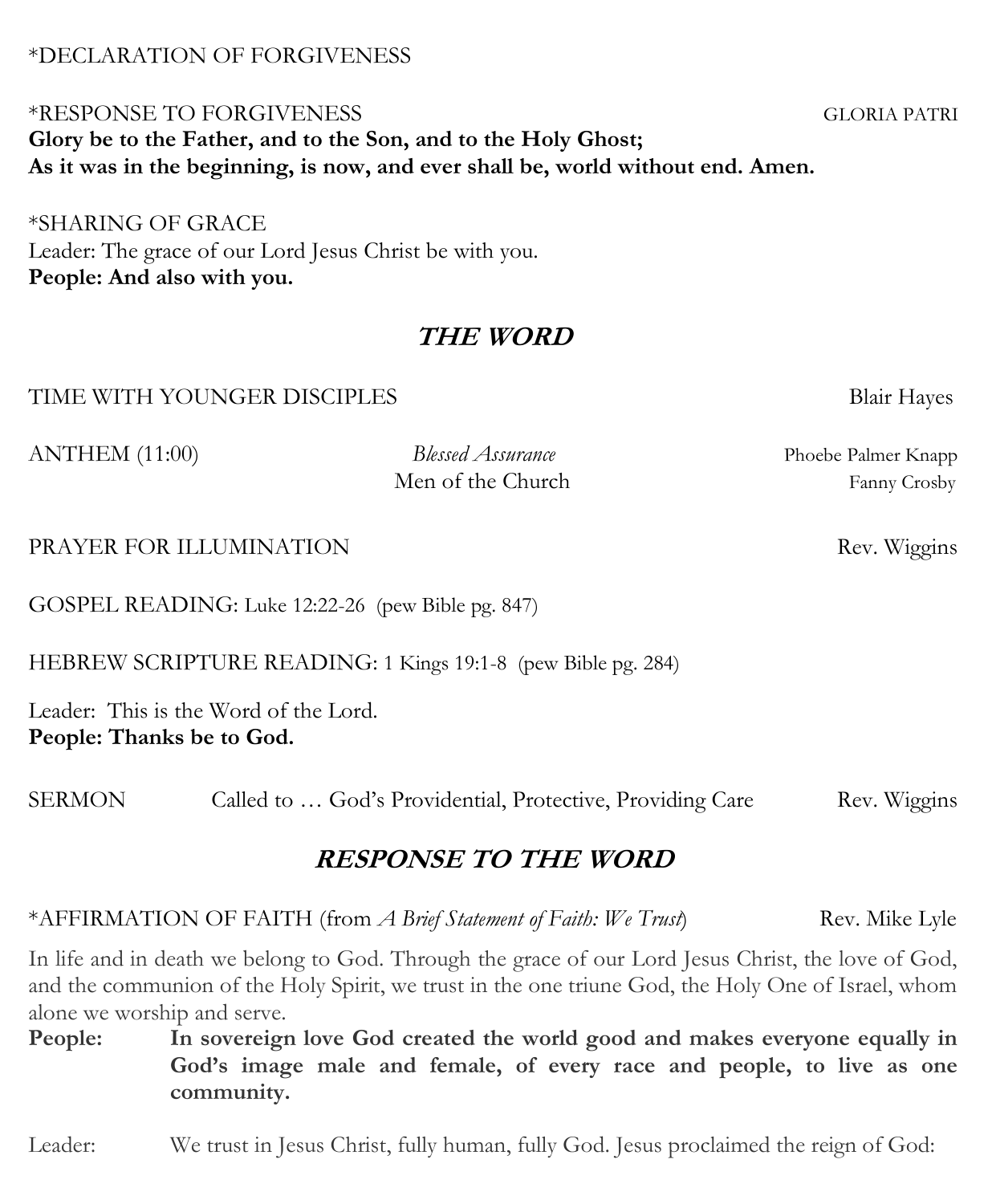| Men:                                                                                                                                                                                           | preaching good news to the poor and release to the captives, teaching by word<br>and deed and blessing the children, healing the sick and binding up the<br>brokenhearted, eating with outcasts, forgiving sinners, and calling all to repent<br>and believe the gospel.           |                                                                 |                    |  |
|------------------------------------------------------------------------------------------------------------------------------------------------------------------------------------------------|------------------------------------------------------------------------------------------------------------------------------------------------------------------------------------------------------------------------------------------------------------------------------------|-----------------------------------------------------------------|--------------------|--|
| Women:                                                                                                                                                                                         | Unjustly condemned for blasphemy and sedition, Jesus was crucified, suffering<br>the depths of human pain and giving His life for the sins of the world.                                                                                                                           |                                                                 |                    |  |
| Leader:<br>Men:<br>Women:                                                                                                                                                                      | Loving us still, God makes us heirs with Christ of the covenant.<br>Like a mother who will not forsake her nursing child,<br>like a father who runs to welcome the prodigal home, God is faithful still.                                                                           |                                                                 |                    |  |
| Leader:                                                                                                                                                                                        | We trust in God the Holy Spirit, everywhere the giver and renewer of life. The Spirit<br>justifies us by grace through faith, sets us free to accept ourselves and to love God and<br>neighbor, and binds us together with all believers in the one body of Christ, the<br>Church. |                                                                 |                    |  |
| Men:                                                                                                                                                                                           | In gratitude to God, empowered by the Spirit, we strive to serve Christ in our                                                                                                                                                                                                     |                                                                 |                    |  |
| Women:                                                                                                                                                                                         | daily tasks and to live holy and joyful lives,<br>even as we watch for God's new heaven and new earth, praying, "Come, Lord<br>Jesus!"                                                                                                                                             |                                                                 |                    |  |
| All:                                                                                                                                                                                           | With believers in every time and place, we rejoice that nothing in life or in death<br>can separate us from the love of God in Christ Jesus our Lord.<br>Glory be to the Father, and to the Son, and to the Holy Spirit. Amen.                                                     |                                                                 |                    |  |
| MOMENT FOR MISSION                                                                                                                                                                             |                                                                                                                                                                                                                                                                                    | Rising Together Foundation                                      | <b>Judd Peters</b> |  |
| PRAYERS OF THE PEOPLE<br>Rev. Lyle                                                                                                                                                             |                                                                                                                                                                                                                                                                                    |                                                                 |                    |  |
| THE LORD'S PRAYER (sung)                                                                                                                                                                       |                                                                                                                                                                                                                                                                                    | Marcus King, baritone<br>Men of the Church                      |                    |  |
|                                                                                                                                                                                                |                                                                                                                                                                                                                                                                                    | PRESENTATION OF TITHES, OFFERINGS, AND OURSELVES                |                    |  |
| OFFERTORY                                                                                                                                                                                      |                                                                                                                                                                                                                                                                                    | Hark, I Hear the Harps Eternal<br>Men's Ensemble, Chancel Choir | arr. Alice Parker  |  |
| *DOXOLOGY<br>OLD HUNDREDTH<br>Praise God, from whom all blessings flow, praise Him, all creatures here below;<br>Praise Him above, ye heavenly host; praise Father, Son, and Holy Ghost. Amen. |                                                                                                                                                                                                                                                                                    |                                                                 |                    |  |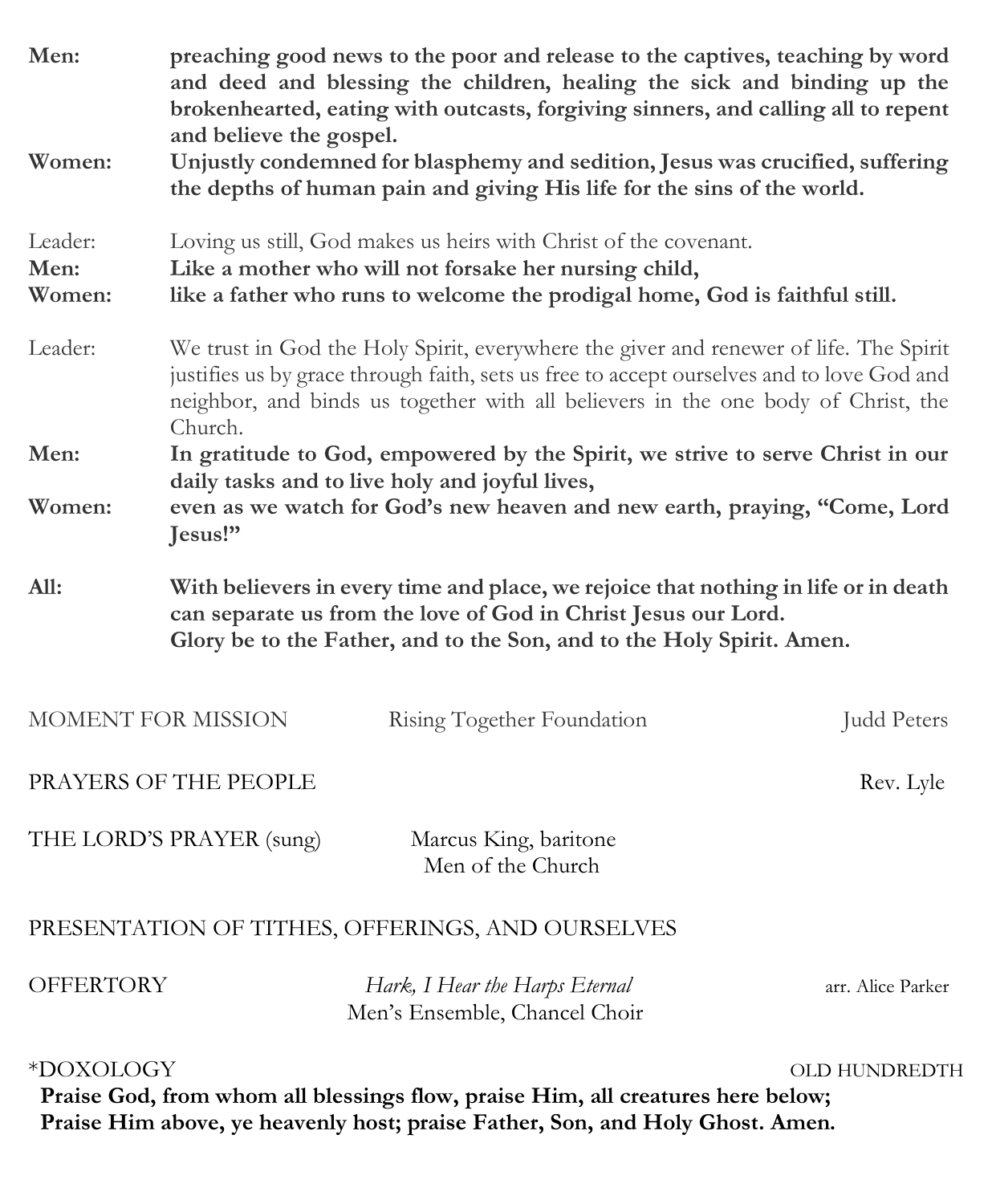#### PRAYER OF DEDICATION

## **SENDING**

\*HYMN 276 *Great Is Thy Faithfulness* FAITHFULNESS

\*CHARGE and BLESSING Rev. Wiggins

\*POSTLUDE *Voluntary XII* Starling Goodwin

# **Worship Arts Notes**

**On the cover:** Bouts, Dieric, 1415-1475. *Prophet Elijah in the Desert*, from **Art in the Christian Tradition**, a project of the Vanderbilt Divinity Library, Nashville, TN.

Music printed and streamed with permission under OneLicense.net #A-710749; CCLI License #3230895. All rights reserved.

Welcome to worship online and onsite with Germantown Presbyterian Church. Our sincere prayer is that you will find a place here among those who already call GPC home. We know these are difficult days, and we are so glad you can join our service in the way you feel most comfortable. We are truly glad God brought you here!

\_\_\_\_\_\_\_\_\_\_\_\_\_\_\_\_\_\_\_\_\_\_\_\_\_\_\_\_\_\_\_\_\_\_\_\_\_\_\_\_\_\_\_\_\_\_\_\_\_\_\_\_\_\_\_\_\_\_\_\_\_\_\_\_\_\_\_

Scan the QR code to sign into the online Friendship Pad.



**The Prayer Ministry** of the Congregational Care Committee invites the congregation to "Pray on the Nines" this week for the safe return on Tuesday for those on the Mexico Mission trip: *Eddie Batey, Anthony Duke, Bryce Duke, Brooke Meyers, Susan Jones, Will Jones, Grace Jones, Patrick Rice, John Rice, Cat Rice*, and for the Middle School Mission Team as they depart this afternoon for East Tennessee: *Elizabeth Cleveland, Gracie Ray, Ginger Stuart, CeCe Duke, Addison Owens, Madison Wilson, and Anna Chandler, Susan Shirley Hurt, Katherine Burnett, and Christopher Greco* as well as those they will serve in East Tennessee.

**Interested in joining GPC?** *You are welcome here!* The next opportunity to join is scheduled for July 17 at 9:30 a.m. in the Parlor. For more information on how to join, please contact Lea Buring at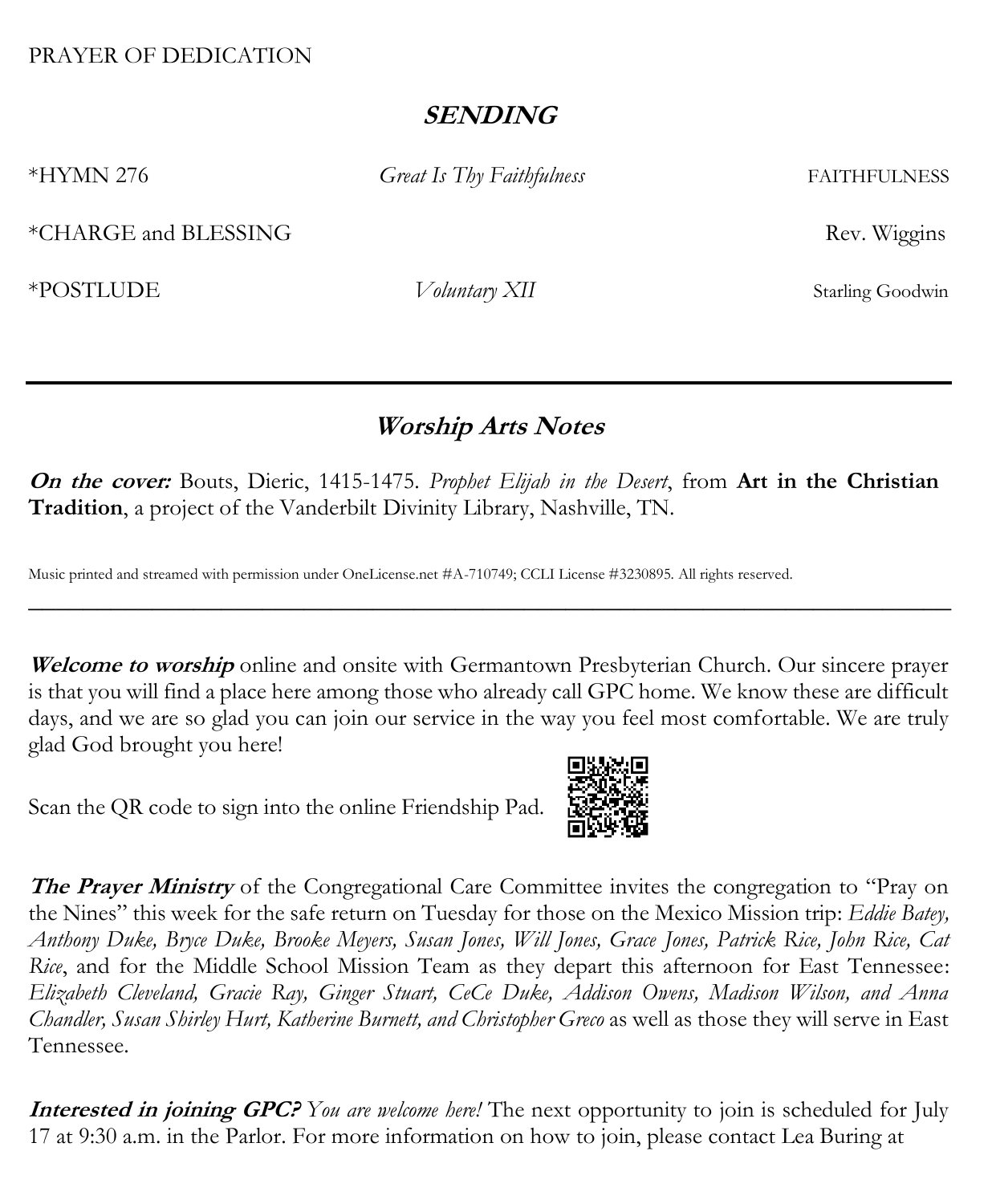901-355-4940 or [leaciabattini@gmail.com,](mailto:leaciabattini@gmail.com) or Beth Willingham at 901-494-8480 or [bethwillingham@comcast.net](mailto:bethwillingham@comcast.net) .

**GPC's pastors** can always be reached in an emergency or crisis. Please call the church, 901-754-5195, and then press 1 to reach the on-call pastor.

**Name Tags:** Do you know where yours is located? Let's start wearing them and if you can't find yours make a note on the Friendship Pad on Sunday and we'll make a new one for you that will be available in the narthex the next time you attend.

# **Germantown Presbyterian Church Announcements Week of June 19, 2022**

**GPC glowed** with excitement, as our PEACE program brought back Wacky Wednesdays, on June 15<sup>th</sup>! Thank you, participant-volunteers, for acting as greeters, and thank you to our membervolunteers for setting up and serving yummy treats and invigorating activities! Your help allowed our special friends to experience the love of Jesus, and that means so much to so many!!!

This week, June 22<sup>nd</sup>, Wacky Wednesday sports a true-blue theme as we connect with God's good creation of sky and sea. It's a GREAT day to wear your Memphis blues-wear!

We have the need for some volunteers at next week's meeting:

| • Snack Servers $1 - 2$ people |              | $10:15-10:45$ AM                                        |
|--------------------------------|--------------|---------------------------------------------------------|
| • Game Set-up $2-3$ people     |              | Between 9:30 AM - 11:00 AM                              |
| $\bullet$ Buddies              | $2-3$ people | $10:00 - 12:30 \text{ PM}$ (to hang out the whole time) |

You're welcome to fill more than one role, and you'll leave feeling renewed in love and faith! Come check it out!

**Guess what GPC is doing this summer? Co-sponsoring Summer Movie Nights at GPAC (Germantown Performing Arts Center) in The Grove, that's what.** Come with your family and see your friends! The gates open at 6:00pm and features live music, cocktails, and food truck fare. The movie starts at 7:00pm. Tickets are \$10 for adults and \$5 for children. These events are subject to weather. The June date is on a Saturday. The July and August dates are Friday nights. See the dates and movies listed below.

| June $18 -$ Trolls          | August $5 - Mr.$ Holland's Opus                |
|-----------------------------|------------------------------------------------|
| July $8 - \text{Grease } 2$ | August 12 – Rodgers & Hammerstein's Cinderella |
| July 15 – La Bamba          | August $19 -$ Dirty Dancing                    |
| July 22 – Center Stage      |                                                |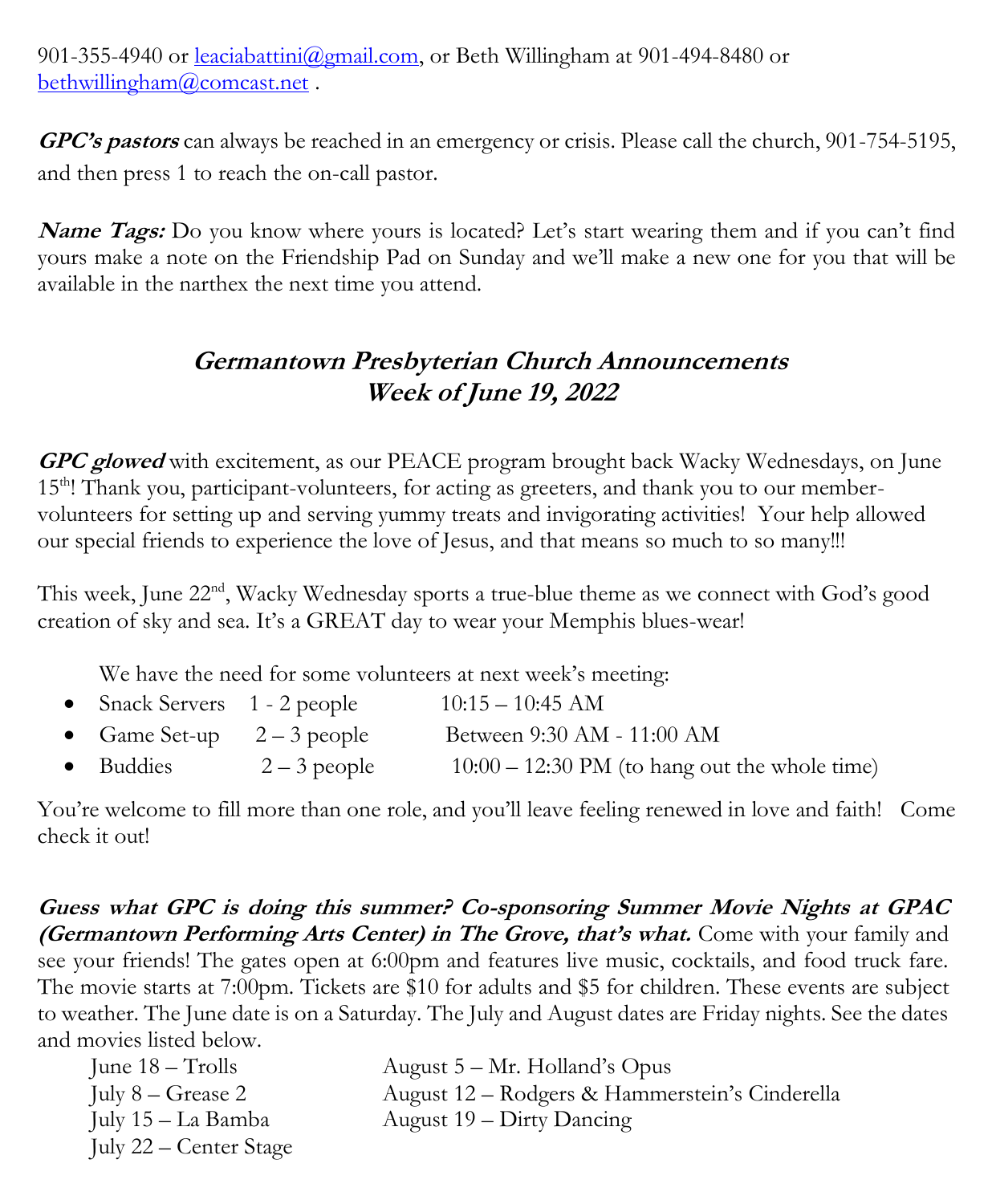**Local mission opportunity for First Presbyterian Church:** Did you realize that First Presbyterian Church gives out over 500 sandwiches per week to our hungry neighbors? Their stock in the freezers is suddenly low, and they need help with more. Please consider making a loaf or two of sandwiches and bringing them to the church either on Sunday morning or between 9am & noon during the week. Their address is: 166 Poplar Avenue. This specific recipe must be followed in order to ensure that all the guests receive the same sandwich: 2 slices of white bread, 1 slice bologna, 1 slice cheese. Each sandwich goes in a baggie.

**Audio Visual Help Needed with Worship Services:** GPC is looking for volunteers who want to join an ongoing team that will form the core group who works with the audio-visual process of the livestream during Sunday morning and evening worship services. The people already participating will be happy to train you, and all you have to do is learn the user-friendly system. It's all very easy, and yet vitally important to our expanding Internet presence. Please consider volunteering, and if you are interested you can contact the church office at **[communications@gpctn.org](mailto:communications@gpctn.org)**.

**GPC offers a great support ministry!** We are glad to host the Germantown Career Support and Networking Group. The group has been active for 15 years and has relaunched after the Covid shutdowns. Its purpose is to assist people in career networking, interviewing skills, and general support during times of job/career transition or loss. There are no fees: NONE -- all is pro bono support. These meetings are held on the 2nd and 4th Monday evenings every month from 6:30pm-8:30pm in the community room on the lower-level in the chapel building. The hosts for the meetings are Mark McKee, Rob Mann, and Carlin Stuart. If you have questions, please email [CarlinStuart@gmail.com.](mailto:CarlinStuart@gmail.com)

**Grief Support Group not meeting during the summer:** during the months of June and July, the Grief Support Group will not meet. Regular monthly meetings will resume on the 2<sup>nd</sup> Thursday of the month on August 11 at 6pm in the church parlor.

Fun ZUMBA® CLASS at GPC! ZUMBA (Zoom-bah) classes are being held on Thursdays in our AC at 6pm. No dance experience needed! Zumba is intended as a total-body cardio and aerobic workout. Bring your workout shoes and prepare to have fun dancing and sweating to Latin rhythms. Taught by Rachael Hetherington, this class is about an hour and the cost is \$5 per class. Any questions about Zumba or this class, please contact Donna Morley, **[dmorley62@gmail.com](mailto:dmorley62@gmail.com)** or 901-826-7122.

Greeters Needed. When people come to GPC, they all leave with the impression of what a friendly church we are. Greeters are the first people that most will meet when they enter our house of worship. Please consider being part of this welcoming ministry. If you are fairly new to GPC, this is a great way to become involved and meet people. If you are interested, you may contact Bob Johnson at **[rhjohnson9@gmail.com.](mailto:rhjohnson9@gmail.com)**